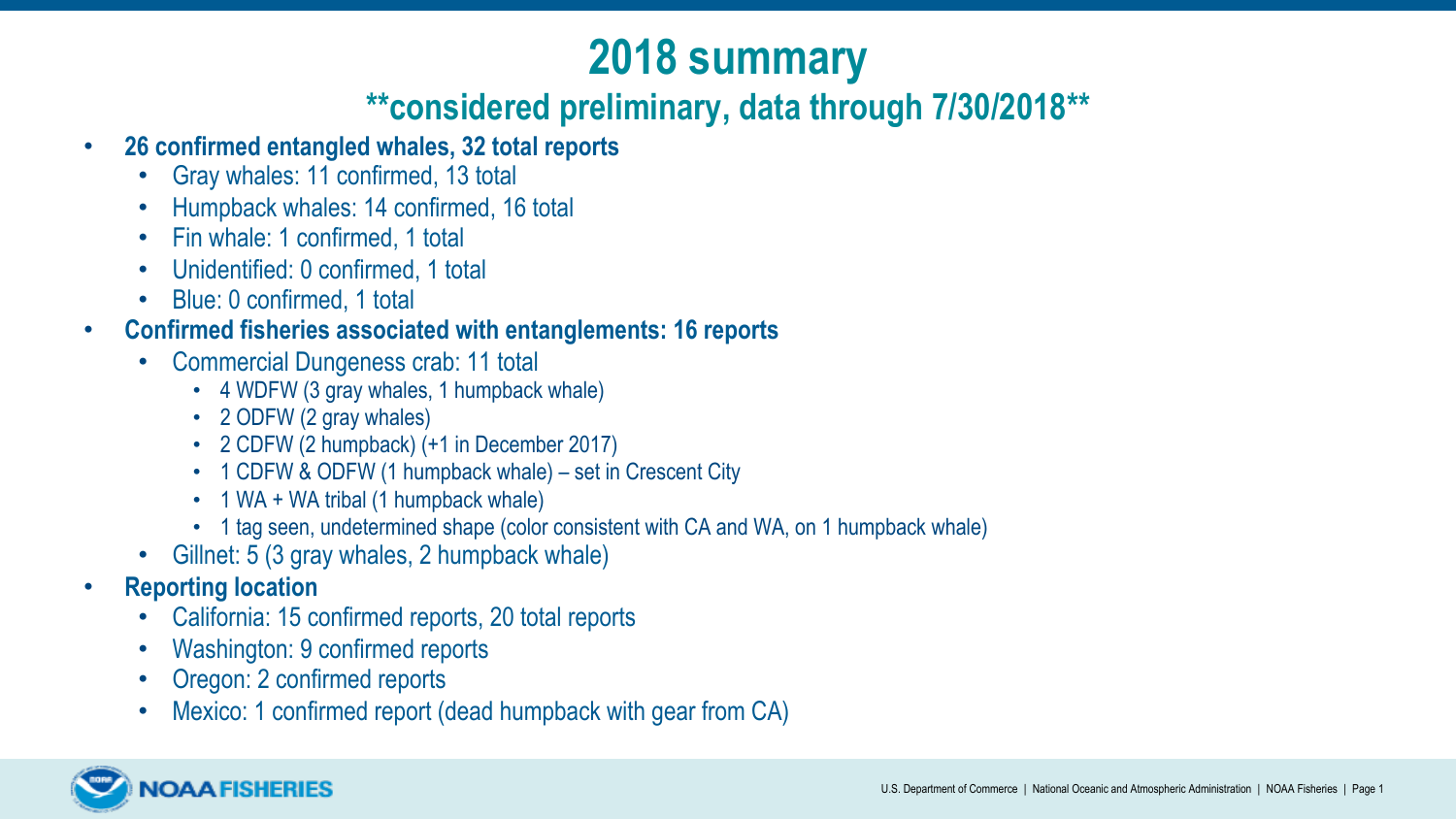# **2018**

- February (2 confirmed reports):
	- Gray whale with line only on tail, reported in Orange county, CA (Feb. 21)
	- Gray whale with line + red round buoy (maybe poly-ball), reported in Monterey, CA (Feb. 21)
- March (1 confirmed, 1 unconfirmed reports):
	- Gray whale with green monofilament gillnet wrapped around tailstock, reported off LA, CA (March 3)
	- Gray whale (U) second hand report- buoy and gray whale moving together. Sent a search party but was not resighted; reported in Humboldt County, CA (March 30)
- April (5 confirmed):
	- Reported in California (2 confirmed reports):
		- Gray whale with pink monofilament gillnet around head, reported off San Diego, CA (April 15)
		- Gray whale with pink gillnet, reported in Orange County, CA (April 24)
	- Reported in Washington (3 confirmed reports):
		- Dead gray whale entangled with WA commercial Dungeness crab, reported in Washington (April 13)
		- • Gray whale trailing line and buoy- OR commercial Dungeness crab, reported in Washington (April 13)
		- Humpback whale with WA commercial Dungeness crab, reported in Washington (April 29)

(U): unconfirmed

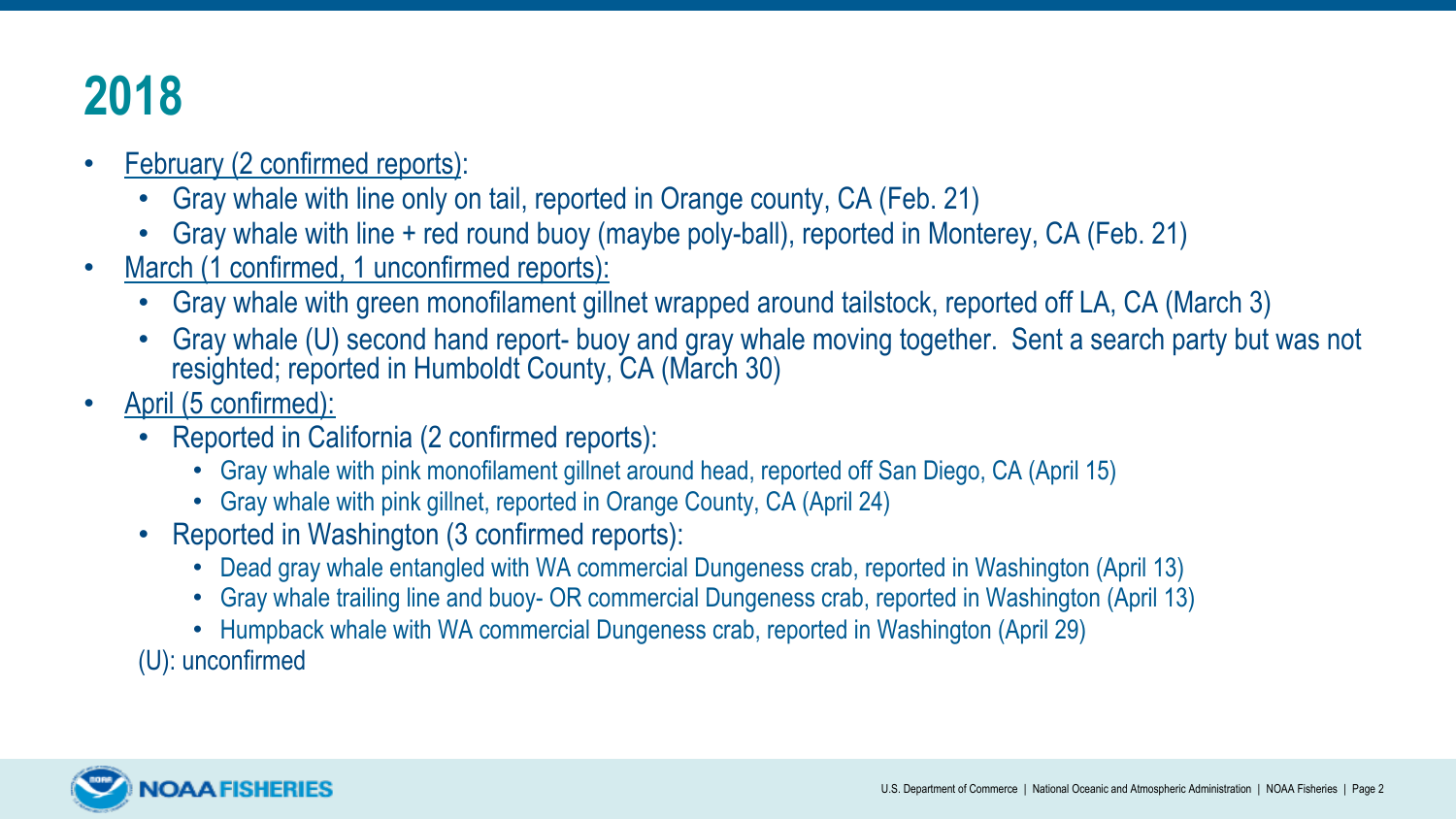## **2018**

- May (10 confirmed, 2 unconfirmed)
	- Reported in California (7 confirmed, 2 unconfirmed reports):
		- Humpback whale with rope and buoys, reported off San Francisco, CA (May 13)
		- Humpback whale with line, reported off Morro Bay, CA (May 14)
		- Humpback whale with line and buoys, reported off Big Sur, CA (May 16)
		- Humpback whale with OR + **CA Dungeness crab gear**, reported off Monterey, CA (May 23)
		- Humpback whale with rope, buoy, and **buoy tag (state unknown),** reported off Monterey, CA (May 27)
		- Gray whale (U) floating dead, with rope and buoys, reported off San Luis Obispo, CA (May 6)
		- Gray whale floating dead, off Marin County, CA, entanglement is COD, also ship struck (May18)
		- Fin whale with line, reported off Santa Cruz Island, CA (May 24)
		- Unidentified whale (U) with rope and buoy, reported off Ventura, CA (May 13)
	- Reported in Washington (3 confirmed reports):
		- Gray whale with WA Dungeness crab gear, reported off Washington (May 8), stranded dead (May 27)
		- Humpback whale floating dead, entangled in WA + WA tribal Dungeness crab gear, reported of Washington (May 17)
		- Gray whale with line and 3 buoys, reported off Washington (May 27)
- (U): unconfirmed